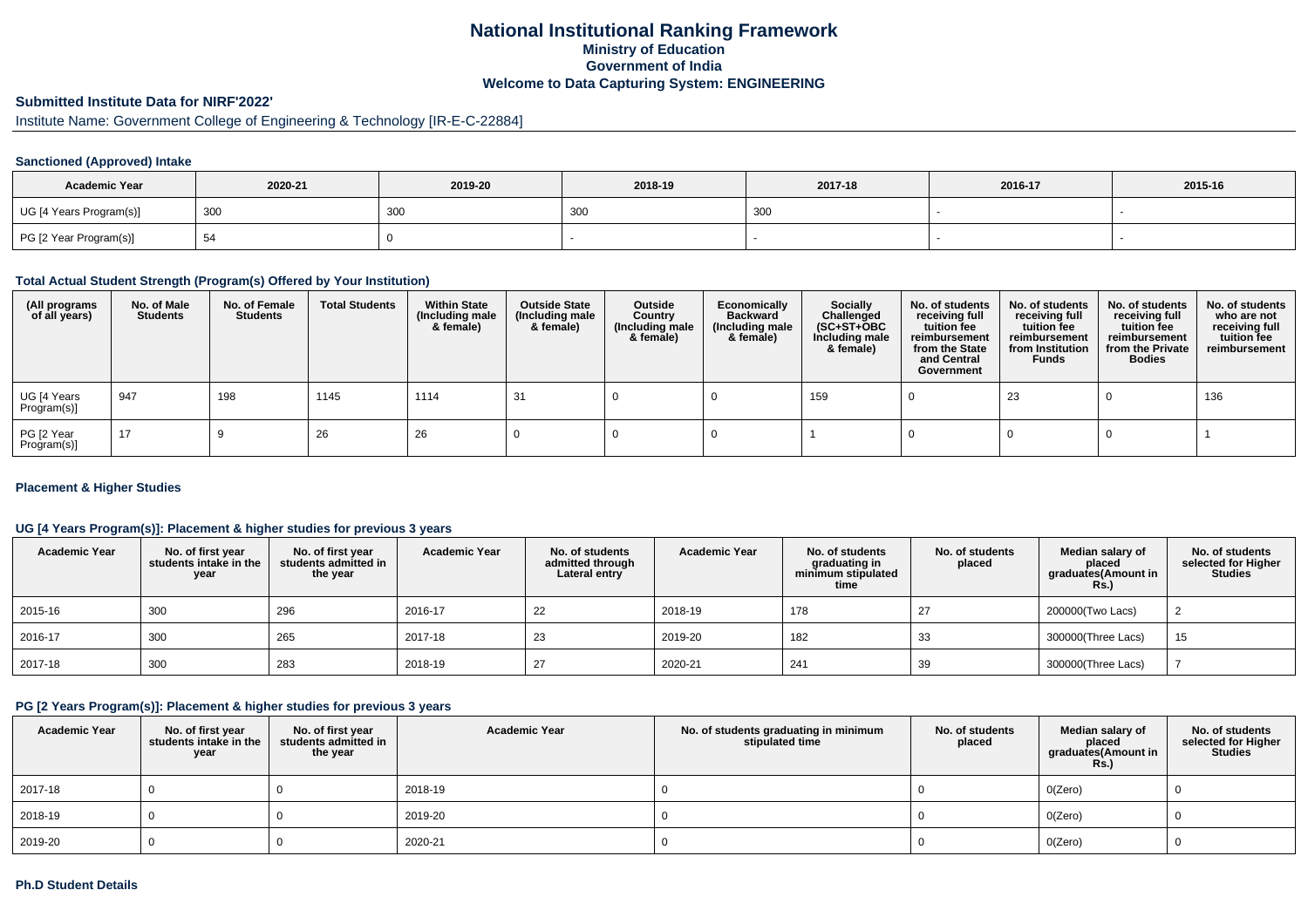| Ph.D (Student pursuing doctoral program till 2020-21 Students admitted in the academic year 2020-21 should not be entered here.) |         |                       |         |  |  |
|----------------------------------------------------------------------------------------------------------------------------------|---------|-----------------------|---------|--|--|
|                                                                                                                                  |         | <b>Total Students</b> |         |  |  |
| Full Time                                                                                                                        |         |                       |         |  |  |
| Part Time                                                                                                                        |         |                       |         |  |  |
| No. of Ph.D students graduated (including Integrated Ph.D)                                                                       |         |                       |         |  |  |
|                                                                                                                                  | 2020-21 | 2019-20               | 2018-19 |  |  |
| Full Time                                                                                                                        |         |                       |         |  |  |
| Part Time                                                                                                                        |         |                       |         |  |  |

# **Financial Resources: Utilised Amount for the Capital expenditure for previous 3 years**

| <b>Academic Year</b>                                                                                                                                                                      | 2020-21                                         | 2019-20                                                            | 2018-19                                                             |  |  |  |
|-------------------------------------------------------------------------------------------------------------------------------------------------------------------------------------------|-------------------------------------------------|--------------------------------------------------------------------|---------------------------------------------------------------------|--|--|--|
|                                                                                                                                                                                           | <b>Utilised Amount</b>                          | <b>Utilised Amount</b>                                             | <b>Utilised Amount</b>                                              |  |  |  |
| Annual Capital Expenditure on Academic Activities and Resources (excluding expenditure on buildings)                                                                                      |                                                 |                                                                    |                                                                     |  |  |  |
| Library (Books, Journals and e-Resources only)                                                                                                                                            | $0$ (zero)                                      | 0 (zero)                                                           | 0 (zero)                                                            |  |  |  |
| New Equipment and software for Laboratories                                                                                                                                               | 261000 (Two Lacs Sixty One Thousand Only)       | 138000 (One Lac Thirty Eight Thousand Only)                        | 392000 (Three Lacs Ninety Two Thousand Only)                        |  |  |  |
| <b>Engineering Workshops</b>                                                                                                                                                              | $0$ (zero)                                      | 0 (zero)                                                           | 0 (zero)                                                            |  |  |  |
| Other expenditure on creation of Capital Assets (For setting up<br>classrooms, seminar hall, conference hall, library, Lab, Engg<br>workshops excluding expenditure on Land and Building) | 9850000 (Ninety Eight Lacs Fifty Thousand Only) | 13698000 (One Crore Thirty Six Lacs Ninety Eight Thousand<br>Only) | 13743000 (One Crore Thirty Seven Lacs Forty Three<br>Thousand Only) |  |  |  |

# **Financial Resources: Utilised Amount for the Operational expenditure for previous 3 years**

| <b>Academic Year</b>                                                                                                                                                                           | 2020-21                                            | 2019-20                                                            | 2018-19                                                                   |  |  |  |
|------------------------------------------------------------------------------------------------------------------------------------------------------------------------------------------------|----------------------------------------------------|--------------------------------------------------------------------|---------------------------------------------------------------------------|--|--|--|
|                                                                                                                                                                                                | <b>Utilised Amount</b>                             | <b>Utilised Amount</b>                                             | <b>Utilised Amount</b>                                                    |  |  |  |
| <b>Annual Operational Expenditure</b>                                                                                                                                                          |                                                    |                                                                    |                                                                           |  |  |  |
| Salaries (Teaching and Non Teaching staff)                                                                                                                                                     | 160092000 (Sixteen Crore Ninety Two Thousand Only) | 174545000 (Seventeen Crore Forty Five Lacs Forty Five<br>Thousand) | 199794000 (Nineteen Crore Ninety Seven Lacs Ninety Four<br>Thousand Only) |  |  |  |
| Maintenance of Academic Infrastructure or consumables and<br>other running expenditures(excluding maintenance of hostels<br>and allied services, rent of the building, depreciation cost, etc) | 999 (zero)                                         | 999 (zero)                                                         | 999 (zero)                                                                |  |  |  |
| Seminars/Conferences/Workshops                                                                                                                                                                 | $0$ (zero)                                         | 0 (zero)                                                           | 181000 (One Lac Eighty One Thousand Only)                                 |  |  |  |

**IPR**

| Calendar year            | 2020 | 2019 | 2018 |
|--------------------------|------|------|------|
| No. of Patents Published |      |      |      |
| No. of Patents Granted   |      |      |      |

### **Sponsored Research Details**

| vo-<br>. | 2020-2<br>the contract of the contract of the | 2019-20<br>. | 2018-19<br>$\sim$ $\sim$ $\sim$ $\sim$ |
|----------|-----------------------------------------------|--------------|----------------------------------------|
|----------|-----------------------------------------------|--------------|----------------------------------------|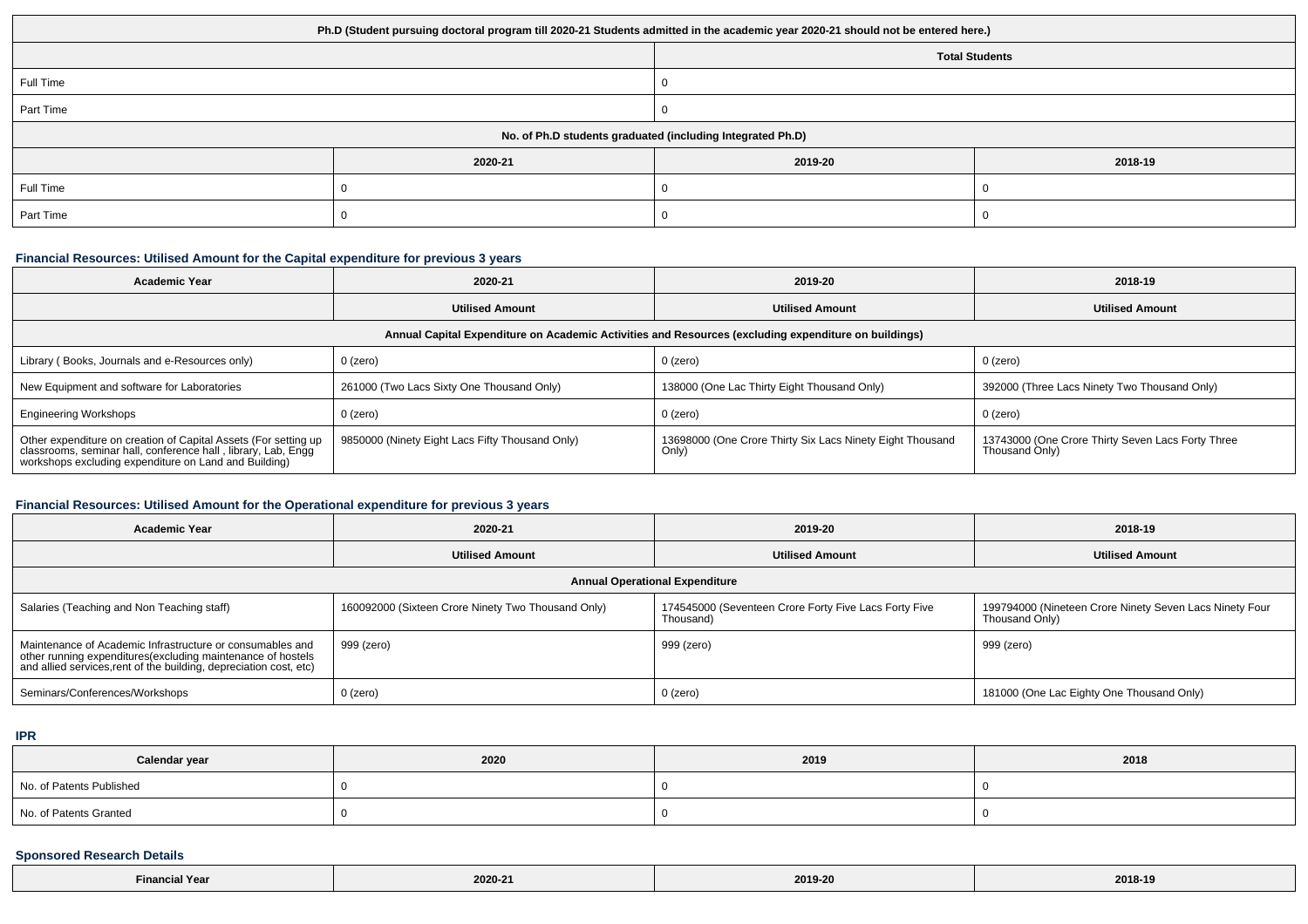| Total no. of Sponsored Projects          |      |      |      |
|------------------------------------------|------|------|------|
| Total no. of Funding Agencies            |      |      |      |
| Total Amount Received (Amount in Rupees) |      |      |      |
| Amount Received in Words                 | Zero | Zero | Zero |

# **Consultancy Project Details**

| <b>Financial Year</b>                    | 2020-21 | 2019-20 | 2018-19 |
|------------------------------------------|---------|---------|---------|
| Total no. of Consultancy Projects        |         |         |         |
| Total no. of Client Organizations        |         |         |         |
| Total Amount Received (Amount in Rupees) |         |         |         |
| Amount Received in Words                 | Zero    | Zero    | Zero    |

# **PCS Facilities: Facilities of physically challenged students**

| 1. Do your institution buildings have Lifts/Ramps?                                                                                                         | Not available |
|------------------------------------------------------------------------------------------------------------------------------------------------------------|---------------|
| 2. Do your institution have provision for walking aids, including wheelchairs and transportation from one building to another for<br>handicapped students? | No            |
| 3. Do your institution buildings have specially designed toilets for handicapped students?                                                                 | Not available |

# **Faculty Details**

| Srno | <b>Name</b>                            | Age | Designation                                         | Gender | Qualification | Experience (In<br>Months) | <b>Currently working</b><br>with institution? | <b>Joining Date</b> | <b>Leaving Date</b> | <b>Association type</b> |
|------|----------------------------------------|-----|-----------------------------------------------------|--------|---------------|---------------------------|-----------------------------------------------|---------------------|---------------------|-------------------------|
|      | SAMERU SHARMA                          | 48  | Dean / Principal /<br>Director / Vice<br>Chancellor | Female | Ph.D          | 246                       | Yes                                           | 16-01-2001          | $\sim$              | Regular                 |
| 2    | JYOTI MAHAJAN                          | 49  | Professor                                           | Male   | Ph.D          | 246                       | Yes                                           | 03-10-2001          | --                  | Regular                 |
| 3    | <b>AJAY ABROL</b>                      | 52  | Associate Professor                                 | Male   | Ph.D          | 171                       | Yes                                           | 24-04-2007          | --                  | Regular                 |
|      | <b>ANITA BRAR</b>                      | 53  | Professor                                           | Female | Ph.D          | 304                       | Yes                                           | 01-03-1996          | $\sim$              | Regular                 |
| 5    | <b>SUBHASH</b><br><b>CHANDER DUBEY</b> | 51  | Professor                                           | Male   | Ph.D          | 246                       | Yes                                           | 27-01-2001          | $\sim$              | Regular                 |
| 6    | <b>BHAWNA SHARMA</b>                   | 46  | Professor                                           | Female | Ph.D          | 246                       | Yes                                           | 16-01-2001          | $\sim$              | Regular                 |
|      | <b>DINA NATH</b>                       | 53  | Professor                                           | Male   | Ph.D          | 248                       | Yes                                           | 18-12-2000          | $\sim$              | Regular                 |
| 8    | <b>HARINDER</b><br><b>DHINGRA</b>      | 54  | Associate Professor                                 | Female | M.Tech        | 301                       | Yes                                           | 29-06-1996          | $\sim$              | Regular                 |
| 9    | <b>SIMMI DUTTA</b>                     | 48  | Professor                                           | Female | Ph.D          | 250                       | Yes                                           | 16-01-2001          | $\sim$              | Regular                 |
| 10   | <b>KARAN GUPTA</b>                     | 47  | Associate Professor                                 | Male   | B.E           | 244                       | Yes                                           | 02-03-2001          | $\sim$              | Regular                 |
| 11   | <b>MANOJ KUMAR</b>                     | 47  | Associate Professor                                 | Male   | M.Tech        | 235                       | Yes                                           | 07-12-2001          | $\sim$              | Regular                 |
| 12   | NEERAJ DUBEY                           | 50  | <b>Assistant Professor</b>                          | Male   | M.Tech        | 218                       | Yes                                           | 14-05-2003          | $\sim$              | Regular                 |
| 13   | RAJIV KUMAR BALI                       | 47  | Associate Professor                                 | Male   | M.Tech        | 244                       | Yes                                           | 04-04-2001          | $\sim$              | Regular                 |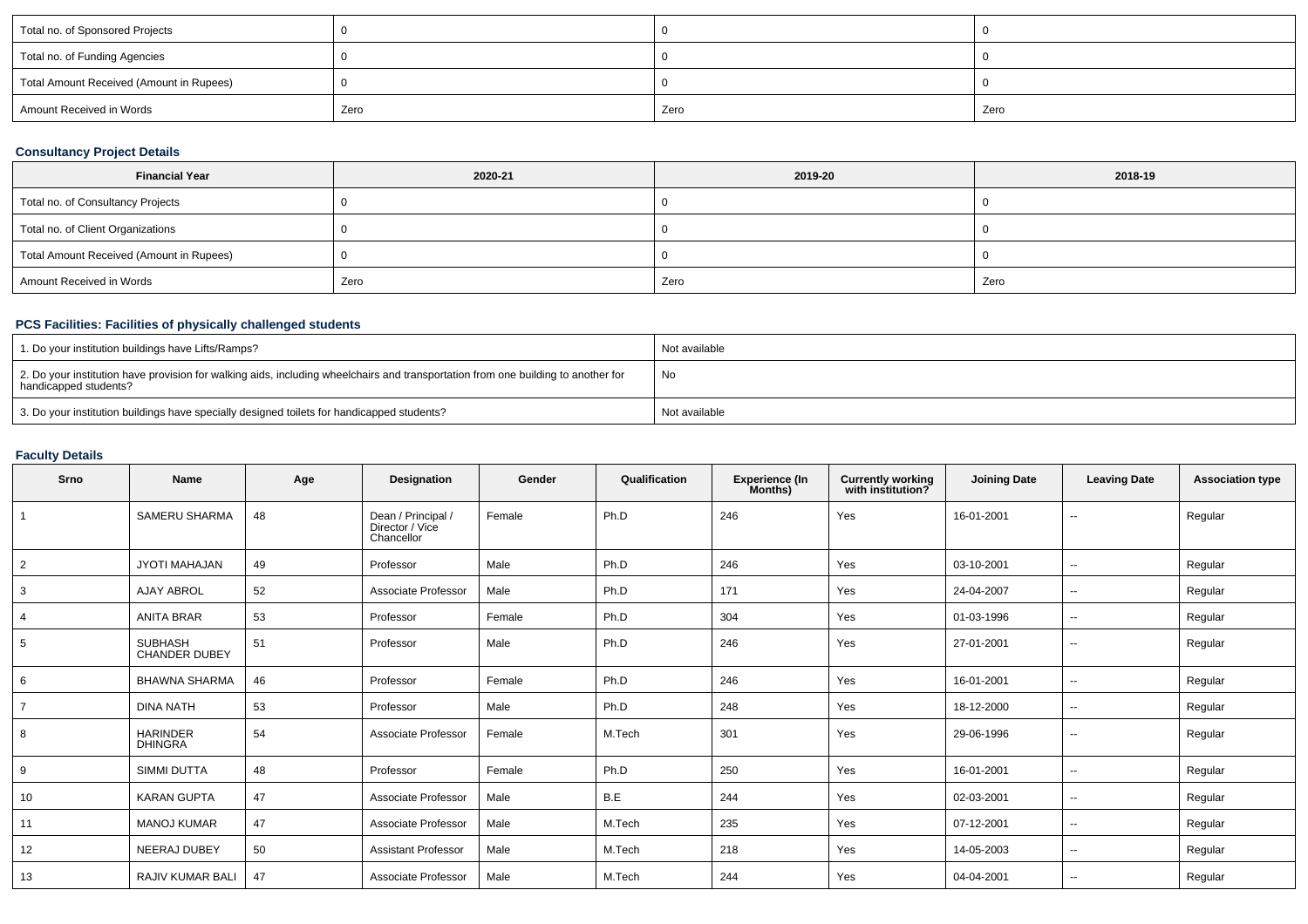| 14 | <b>SALVANT RAJ</b>                | 47 | Associate Professor        | Male   | B.E     | 232 | Yes | 08-03-2002 | $\overline{\phantom{a}}$ | Regular             |
|----|-----------------------------------|----|----------------------------|--------|---------|-----|-----|------------|--------------------------|---------------------|
| 15 | SANJEEV GUPTA                     | 51 | Associate Professor        | Male   | M.E.    | 244 | Yes | 19-03-2001 | $\overline{\phantom{a}}$ | Regular             |
| 16 | SANJEEV KUMAR<br><b>GUPTA</b>     | 51 | Professor                  | Male   | Ph.D    | 307 | Yes | 03-01-1996 | $\overline{\phantom{a}}$ | Regular             |
| 17 | PRABJOT SINGH                     | 31 | <b>Assistant Professor</b> | Male   | M.Tech  | 73  | Yes | 18-12-2020 | $\mathbf{u}$             | Adhoc / Contractual |
| 18 | <b>SHEETAL</b><br><b>GANDOTRA</b> | 47 | Associate Professor        | Female | M.Tech  | 246 | Yes | 25-01-2001 | $\overline{\phantom{a}}$ | Regular             |
| 19 | SARBJEET SINGH                    | 44 | Professor                  | Male   | Ph.D    | 164 | Yes | 07-11-2007 | $\overline{\phantom{a}}$ | Regular             |
| 20 | SAT DEV                           | 52 | Associate Professor        | Male   | B.E     | 244 | Yes | 11-04-2001 | $\overline{\phantom{a}}$ | Regular             |
| 21 | <b>SUMEER</b><br><b>KHAJURIA</b>  | 48 | Associate Professor        | Male   | M.Tech  | 219 | Yes | 19-04-2003 | $\mathbf{u}$             | Regular             |
| 22 | VANDANA<br><b>SHARMA</b>          | 51 | Associate Professor        | Female | M.Tech  | 218 | Yes | 13-05-2003 | $\mathbf{u}$             | Regular             |
| 23 | <b>VEENA RANI</b>                 | 52 | Professor                  | Female | Ph.D    | 257 | Yes | 22-01-2009 | $\sim$                   | Regular             |
| 24 | <b>BALDEV RAJ</b>                 | 46 | Associate Professor        | Male   | M.Tech  | 149 | Yes | 01-11-2010 | $\overline{\phantom{a}}$ | Regular             |
| 25 | <b>RASMEET KOUR</b>               | 35 | <b>Assistant Professor</b> | Female | M.Tech  | 45  | Yes | 31-08-2019 | $\overline{\phantom{a}}$ | Adhoc / Contractual |
| 26 | <b>MALKIYAT SINGH</b>             | 28 | <b>Assistant Professor</b> | Male   | M.Tech  | 48  | Yes | 30-08-2019 | $\overline{\phantom{a}}$ | Adhoc / Contractual |
| 27 | SAHIL KUMAR<br><b>GUPTA</b>       | 28 | <b>Assistant Professor</b> | Male   | M.Tech  | 41  | Yes | 30-08-2019 | $\overline{\phantom{a}}$ | Adhoc / Contractual |
| 28 | <b>GURMEET SINGH</b>              | 29 | <b>Assistant Professor</b> | Male   | M.Tech  | 33  | Yes | 30-08-2019 | $\overline{\phantom{a}}$ | Adhoc / Contractual |
| 29 | <b>SHAMMI KUMAR</b>               | 39 | <b>Assistant Professor</b> | Male   | M. Phil | 165 | Yes | 14-02-2019 | $\overline{\phantom{a}}$ | Regular             |
| 30 | <b>ANKIT KUMAR</b><br>ABROL       | 31 | <b>Assistant Professor</b> | Male   | M.E.    | 53  | Yes | 30-08-2019 | $\overline{\phantom{a}}$ | Adhoc / Contractual |
| 31 | RAJAT SHARMA                      | 29 | <b>Assistant Professor</b> | Male   | M.Tech  | 48  | Yes | 30-08-2019 | $\mathbf{u}$             | Adhoc / Contractual |
| 32 | ROMIKA SUDAN                      | 46 | <b>Assistant Professor</b> | Female | Ph.D    | 230 | Yes | 01-03-2019 | $\overline{\phantom{a}}$ | Regular             |
| 33 | <b>ALTAF AHMAD</b>                | 34 | <b>Assistant Professor</b> | Male   | M.Sc.   | 54  | Yes | 31-07-2019 | $\overline{\phantom{a}}$ | Regular             |
| 34 | PARDEEP SINGH                     | 37 | <b>Assistant Professor</b> | Male   | M.Tech  | 99  | Yes | 31-08-2019 | $\overline{\phantom{a}}$ | Adhoc / Contractual |
| 35 | <b>RAMAN GUPTA</b>                | 41 | <b>Assistant Professor</b> | Male   | Ph.D    | 134 | Yes | 08-01-2020 | $\overline{\phantom{a}}$ | Regular             |
| 36 | <b>NEERUPAMA</b>                  | 35 | <b>Assistant Professor</b> | Female | Ph.D    | 47  | Yes | 28-01-2020 | $\overline{\phantom{a}}$ | Regular             |
| 37 | RAJINDER SINGH                    | 34 | <b>Assistant Professor</b> | Male   | Ph.D    | 26  | Yes | 10-01-2020 | $\overline{\phantom{a}}$ | Regular             |
| 38 | AMBIKA BHAT                       | 34 | <b>Assistant Professor</b> | Female | Ph.D    | 59  | Yes | 27-12-2019 | ۰.                       | Regular             |
| 39 | <b>HEERA SAINI</b>                | 34 | <b>Assistant Professor</b> | Male   | Ph.D    | 59  | Yes | 17-04-2020 | $\overline{\phantom{a}}$ | Regular             |
| 40 | <b>VIDHI GUPTA</b>                | 39 | Lecturer                   | Female | M. Phil | 119 | Yes | 30-08-2019 | $\overline{\phantom{a}}$ | Adhoc / Contractual |
| 41 | <b>ITOYL MO</b>                   | 37 | Lecturer                   | Female | M. Phil | 77  | Yes | 30-08-2019 | $\overline{\phantom{a}}$ | Adhoc / Contractual |
| 42 | SAHIL PADHA                       | 34 | <b>Assistant Professor</b> | Male   | M.Tech  | 96  | Yes | 31-08-2019 | $\overline{\phantom{a}}$ | Adhoc / Contractual |
| 43 | VASUNDHARA<br><b>GUPTA</b>        | 30 | <b>Assistant Professor</b> | Female | M.Tech  | 27  | Yes | 21-12-2020 | ۰.                       | Adhoc / Contractual |